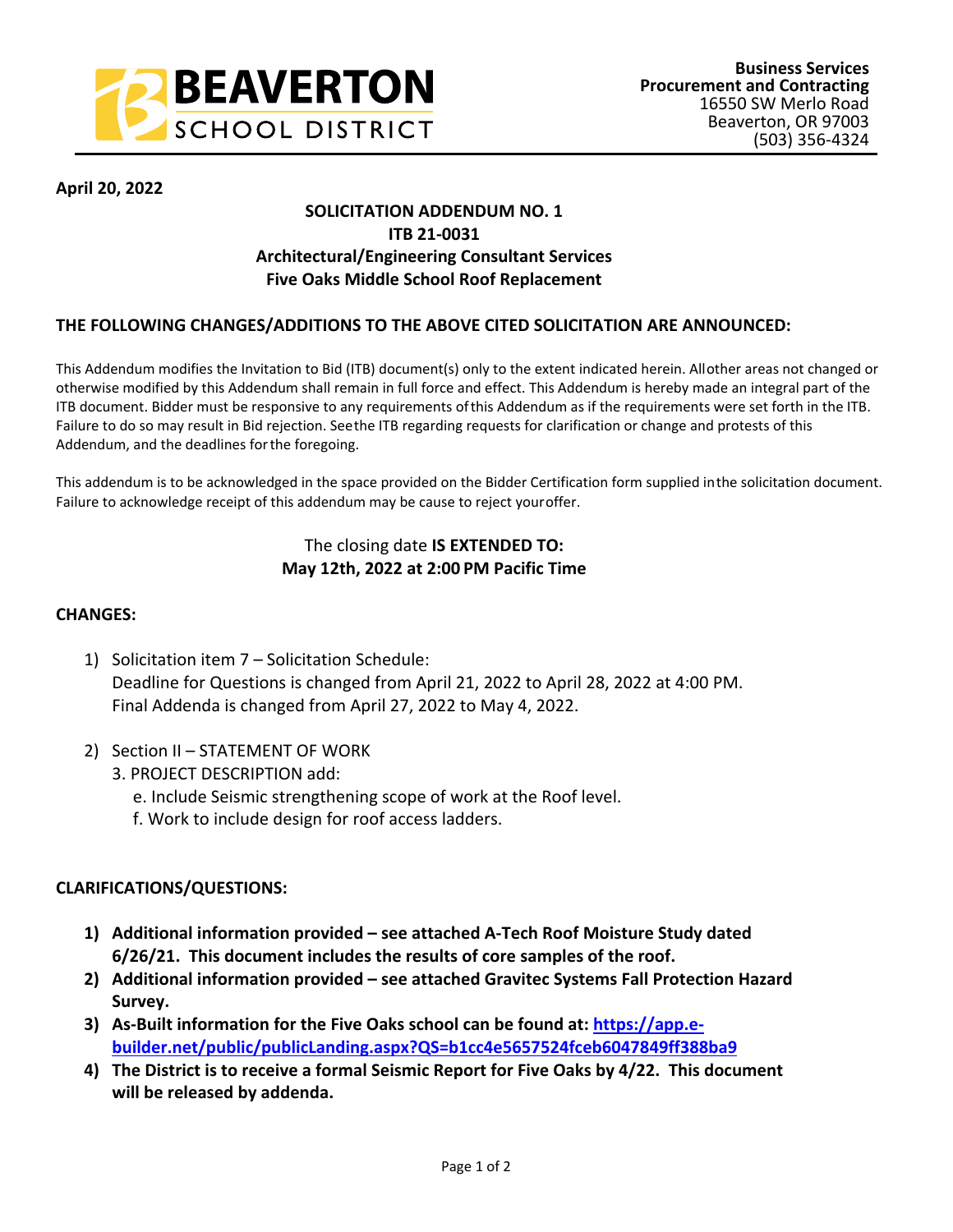**QUESTION: What is the District's estimate for the Five Oaks Roofing project?**

- **ANSWER: Our anticipated cost of construction is \$4.8 Million**
- **QUESTION: Does the District want to include the covered play roof area in this project?**
- **ANSWER: The District is interested in an evaluation of the current covered play area roof for possible repairs or new coating work would be needed.**

## **ATTACHMENTS:**

- **1)** Site Walk Attendance 4.19.22
- **2)** A-Tech/Northwest, Inc. Roof Moisture Study 6/26/21 89 pages
- **3)** Gravitec Systems Fall Protection Hazard Survey, May 2019 68 pages

End of Addenda